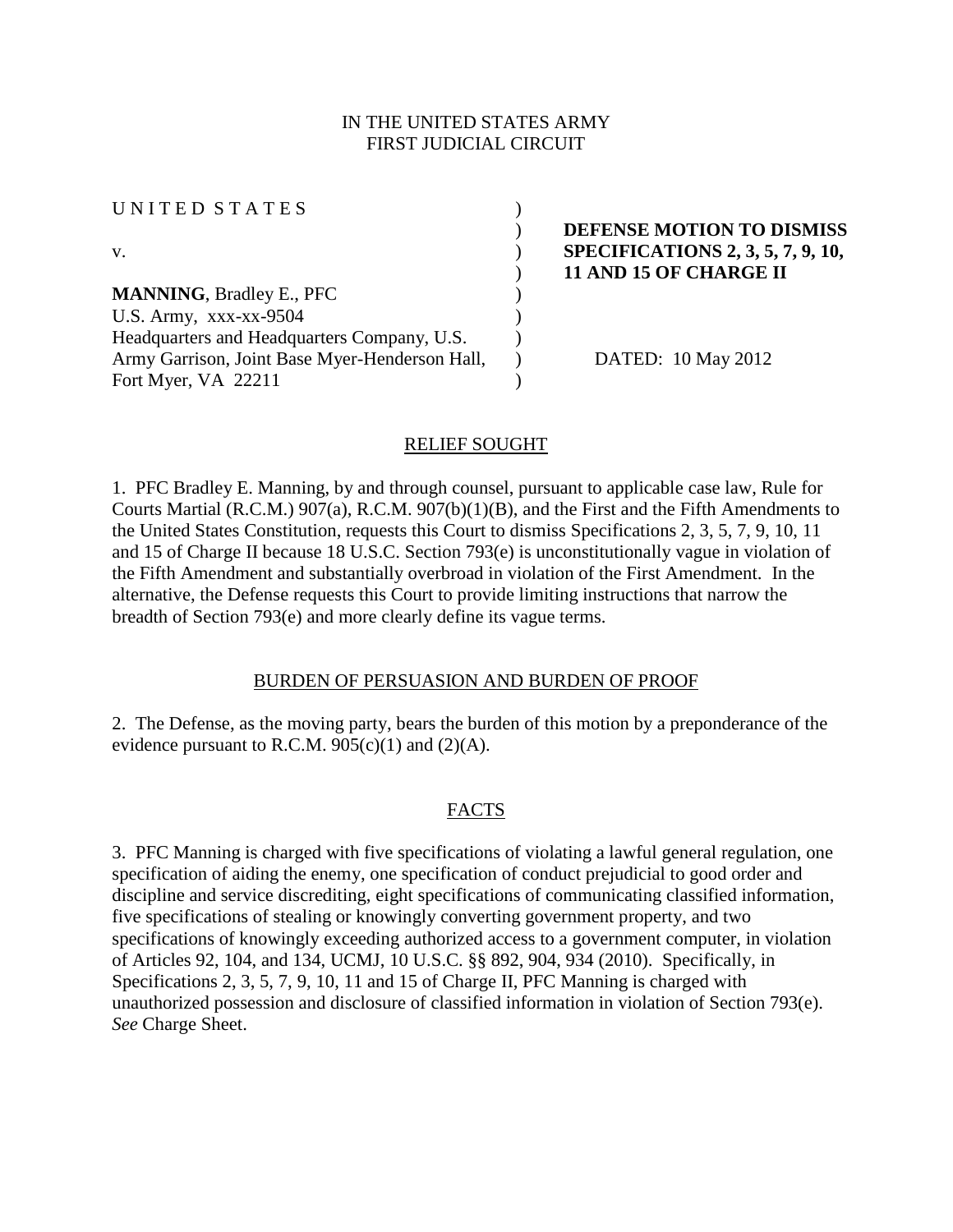#### WITNESSES/EVIDENCE

4. The Defense does not request any witnesses be produced for this motion. The Defense respectfully requests this Court to consider the following evidence in support of the Defense's motion:

a. Charge Sheet.

# LEGAL AUTHORITY AND ARGUMENT

5. The Defense submits that Section 793(e) has multiple unconstitutionally vague terms that render the statute unconstitutional. Additionally, Section 793(e) is substantially overbroad in violation of the First Amendment. In the alternative, if this Court does not find that Section 793(e) is either unconstitutionally vague or substantially overbroad, this Court should provide limiting instructions that narrow the breadth of Section 793(e) and more clearly define its vague terms.

#### **A. 18 U.S.C. Section 793(e) is Unconstitutionally Vague in Violation of the Due Process Clause**

6. As a general rule, "the void-for-vagueness doctrine requires that a penal statute define the criminal offense with sufficient definiteness that ordinary people can understand what conduct is prohibited and in a manner that does not encourage arbitrary and discriminatory enforcement." *Kolender v. Lawson*, 461 U.S. 352, 357 (1983); *see United States v. Moore*, 58 M.J. 466, 469 (C.A.A.F. 2003).

7. Among other requirements, the vagueness doctrine mandates that penal statutes provide fair warning of the conduct that is prohibited. *United States v. Lanier*, 520 U.S. 259, 265 (1997). The doctrine enshrines the principle "that no man shall be held criminally responsible for conduct which he could not reasonably understand to be proscribed" in three important respects. *Id.* at 265-66 (quoting *Bouie v. City of Columbia*, 378 U.S. 347, 351 (1964)). First, it "bars enforcement of 'a statute which either forbids or requires the doing of an act in terms so vague that men of common intelligence must necessarily guess at its meaning and differ as to its interpretation.'" *Id.* at 266 (quoting *Connally v. Gen. Constr. Co.*, 269 U.S. 385, 391 (1926)). Second, the rule of lenity "ensures fair warning" by counseling courts to interpret an ambiguous statute to proscribe only "conduct clearly covered." *Id.* Third, although limited judicial gloss is permitted to clarify some uncertainty in a statute, that gloss must not be novel or so substantial as to constitute judicial rewriting of the statute; a court "may impose a limiting construction on a statute only if it is 'reasonably susceptible' to such a construction." *Reno v. Am. Civil Liberties Union*, 521 U.S. 844, 884 (1997); *see id.* at 884-85; *Lanier*, 520 U.S. at 266.

8. Section 793(e) punishes:

Whoever having unauthorized possession of, access to, or control over any document, writing, code book, signal book, sketch, photograph, photographic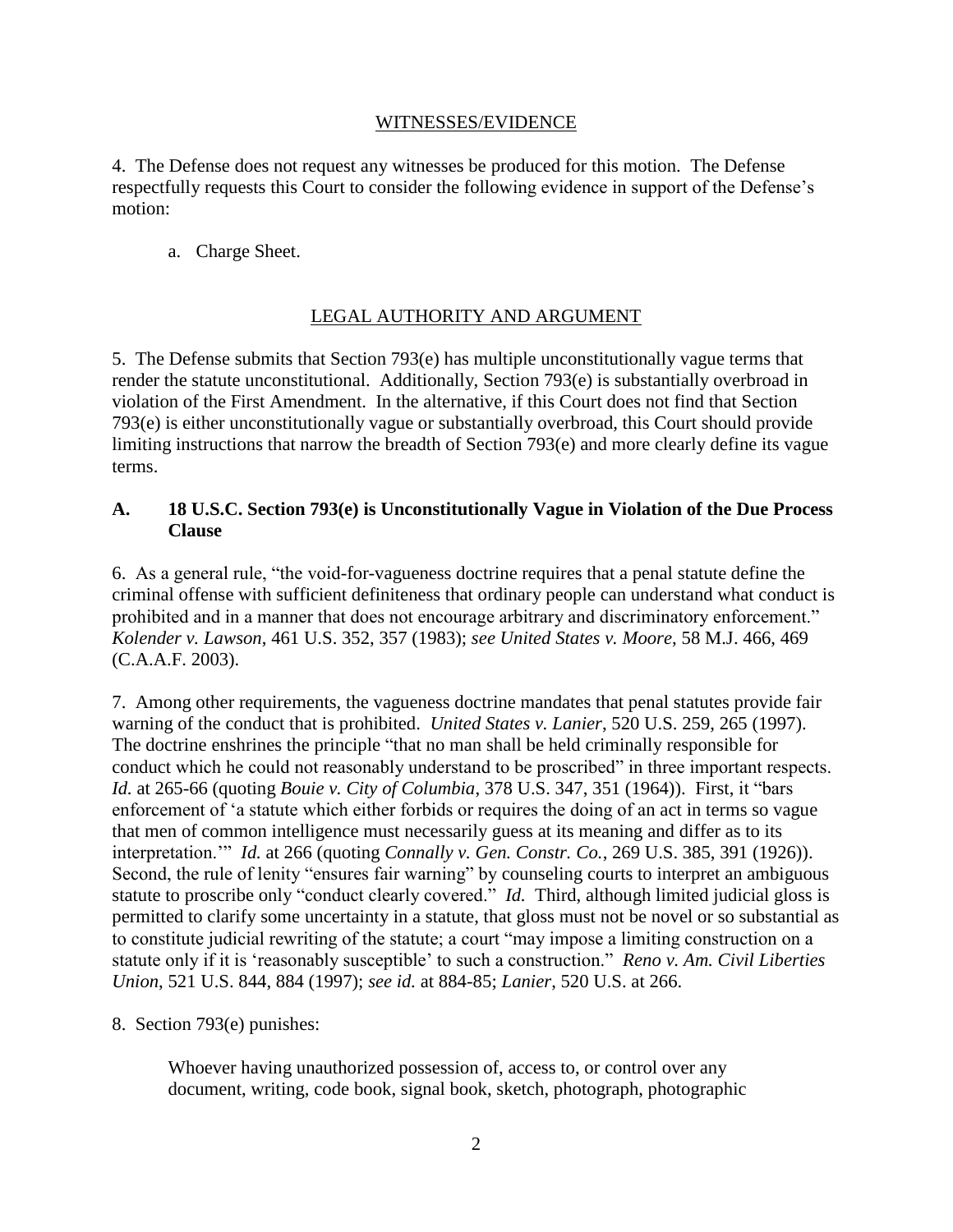negative, blueprint, plan, map, model, instrument, appliance, or note relating to the national defense, or information relating to the national defense which information the possessor has reason to believe could be used to the injury of the United States or to the advantage of any foreign nation, willfully communicates, delivers, transmits or causes to be communicated, delivered, or transmitted, or attempts to communicate, deliver, transmit or cause to be communicated, delivered, or transmitted the same to any person not entitled or receive it, or willfully retains the same and fails to deliver it to the officer or employee of the United States entitled to receive it[.]

18 U.S.C. § 793(e). The Defense submits that the phrases "relating to the national defense" and "to the injury of the United States or to the advantage of any foreign nation" are unconstitutionally vague. With these two vague phrases working in concert, Section 793(e) fails to provide the fair warning required by the Due Process Clause. Each unconstitutionally vague term is discussed in turn.

# (1) The Phrase "Relating to the National Defense" is Unconstitutionally Vague

9. The phrase "relating to the national defense" is unconstitutionally vague because it gives no fair warning of what information comes within its sweeping scope. How close of a connection to national defense must the information have before it is "relating to the national defense?" Will any conceivable connection suffice? The language of Section 793(e) provides no answer, and courts have spent considerable time and effort in a vain attempt to give some content to this exceedingly vague phrase. *See United States v. Squillacote*, 221 F.3d 542, 576 (4th Cir. 2000) ("[Sections 793 and 794] unfortunately provide *no guidance* on the question of what kind of information may be considered related to or connected with the national defense. The task of defining 'national defense' information thus has been left to the courts." (emphasis added)). In the meantime, members of the public "must necessarily guess at its meaning and differ as to its interpretation.'" *Lanier*, 520 U.S. at 266 (quoting *Connally*, 269 U.S. at 391).

10. The first effort in the long line of cases interpreting this phrase was made by the United States Supreme Court in *Gorin v. United States*, 312 U.S. 19 (1941), in interpreting a predecessor statute. There, the Court held that the term "national defense" was a "generic concept of broad connotations, referring to the military and naval establishments and the related activities of national preparedness." *Id.* at 28 (internal quotations omitted). It soon became clear, however, that this definition could not be the end of the matter. After all, "[t]here are innumerable documents referring to the military or naval establishments, or related activities of national preparedness, which threaten no conceivable security or other government interest that would justify punishing one who 'communicates' such documents." Melville B. Nimmer, *National Security Secrets v. Free Speech: The Issues Left Undecided in the Ellsberg Case*, 26 Stan. L. Rev. 311, 326 (1974). The serious First Amendment implications if the *Gorin* Court's interpretation were to be accepted for all cases could not be overlooked. Thus, the search for the ideal judicial gloss on this vague statutory term continued.

11. In *United States v. Heine*, 151 F.2d 813 (2d Cir. 1945), Judge Learned Hand attempted to provide this gloss. The court first explained the problem with the potentially all-encompassing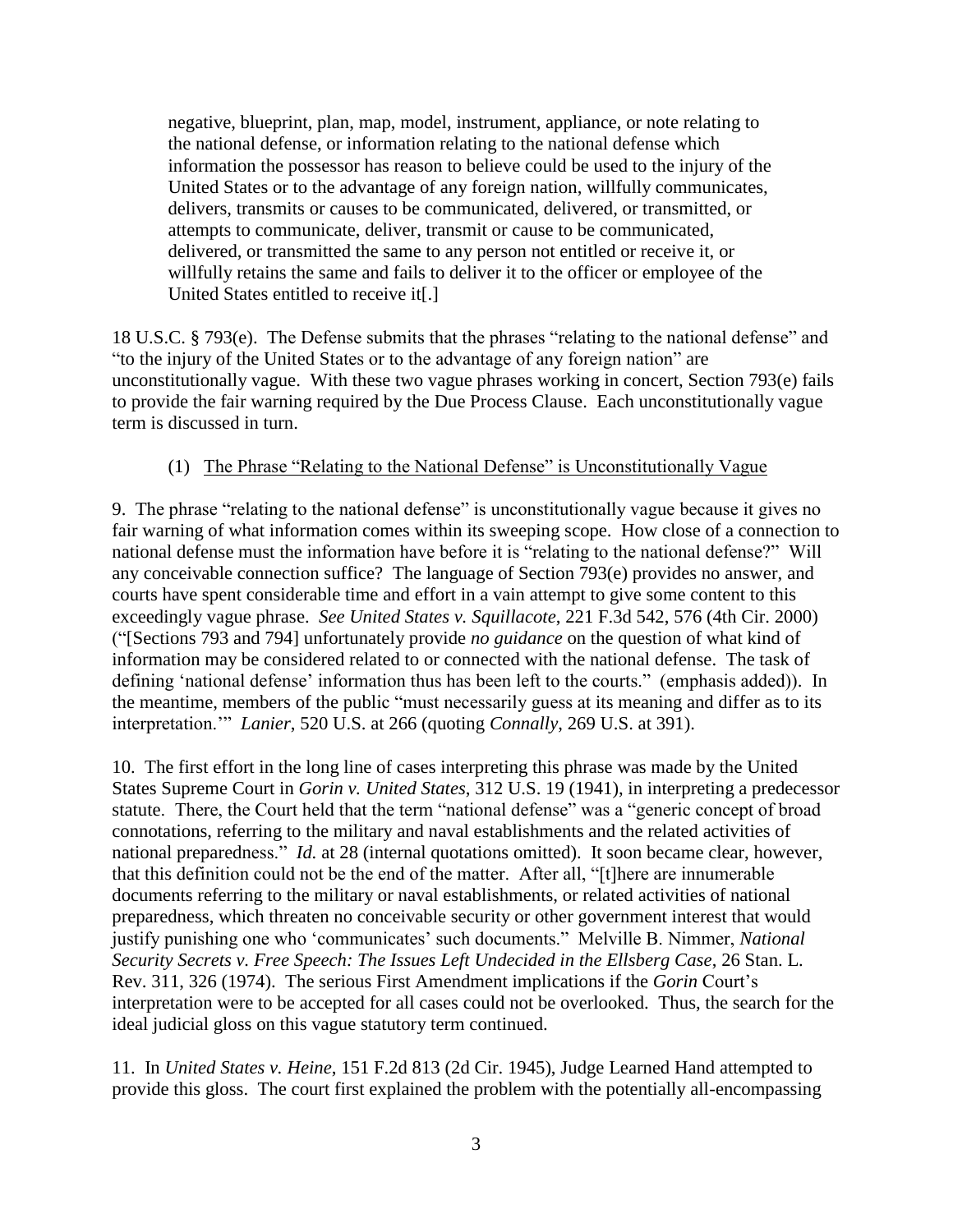phrase "relating to the national defense": "It seems plain that the [phrase] cannot cover information about all those activities which become tributary to 'the national defense' in time of war; for in modern war there are none which do not." *Id.* at 815. Without providing a definitive gloss on what the phrase meant, the court settled on identifying information that was not included in that phrase, explaining that "'[i]nformation relating to the national defense,' whatever else it means, cannot . . . include" information that the Government has itself made public. *Id.* at 816.

12. Since *Heine*, courts have continued to refine the notion of when information is sufficiently public to be outside Section 793(e) and when it is sufficiently "relating to the national defense." The Fourth Circuit, for instance, has provided further judicial gloss on the phrase, requiring the information to be "closely held" by the Government and not lawfully available to the general public. *See United States v. Morison*, 844 F.2d 1057, 1071-72 (4th Cir. 1988) (approving district court's instruction using this closely held language); *United States v. Dedeyan*, 584 F.2d 36, 39- 40 (4th Cir. 1978) (similar).

13. This "closely held" gloss cannot in itself provide the requisite fair notice, however. Given the Government's tendency over the years to over-classify information, *see, e.g.,* Reducing Over-Classification Act, Pub. L. No. 111-258, § 2(1), 124 Stat. 2648 (2010) ("security requirements nurture over-classification and excessive compartmentation of information among agencies"), classification of information is not a talisman indicating that the information is in fact closely held by the government. Through all of this judicial gloss and classification obfuscation, the only thing that remains clear about the phrase "relating to the national defense" is this: it cannot provide the constitutionally required fair warning of what information comes within its scope.

14. Heaping one limiting construction on top of another, courts have long struggled to provide by interpretation the requisite fair warning that the phrase "relating to the national defense" cannot supply on its own. These unsuccessful efforts demonstrate that the phrase is not reasonably susceptible to a limiting construction. *See Reno*, 521 U.S. at 884. Accordingly, as the phrase "relating to the national defense" fails to provide the fair warning required under the vagueness doctrine, it is unconstitutionally vague in violation of the Fifth Amendment to the United States Constitution.

# (2) The Phrase "to the Injury of the United States or to the Advantage of Any Foreign Nation" is Unconstitutionally Vague

15. Additionally, the phrase "to the injury of the United States or to the advantage of any foreign nation" is unconstitutionally vague because it fails to provide a defendant with fair warning of what constitutes criminal conduct. This phrase runs afoul of the vagueness doctrine in three respects: its use of the disjunctive casts a wide net on the types of information covered; courts have transplanted the phrase from a modifier of information to a modifier of the requisite mens rea; and it fails to give any indication of what type or how much of a potential injury or advantage must exist before it is triggered.

16. The phrase "to the injury of the United States or to the advantage of any foreign nation" is phrased in the disjunctive. Thus, even where the United States suffers no injury, the phrase is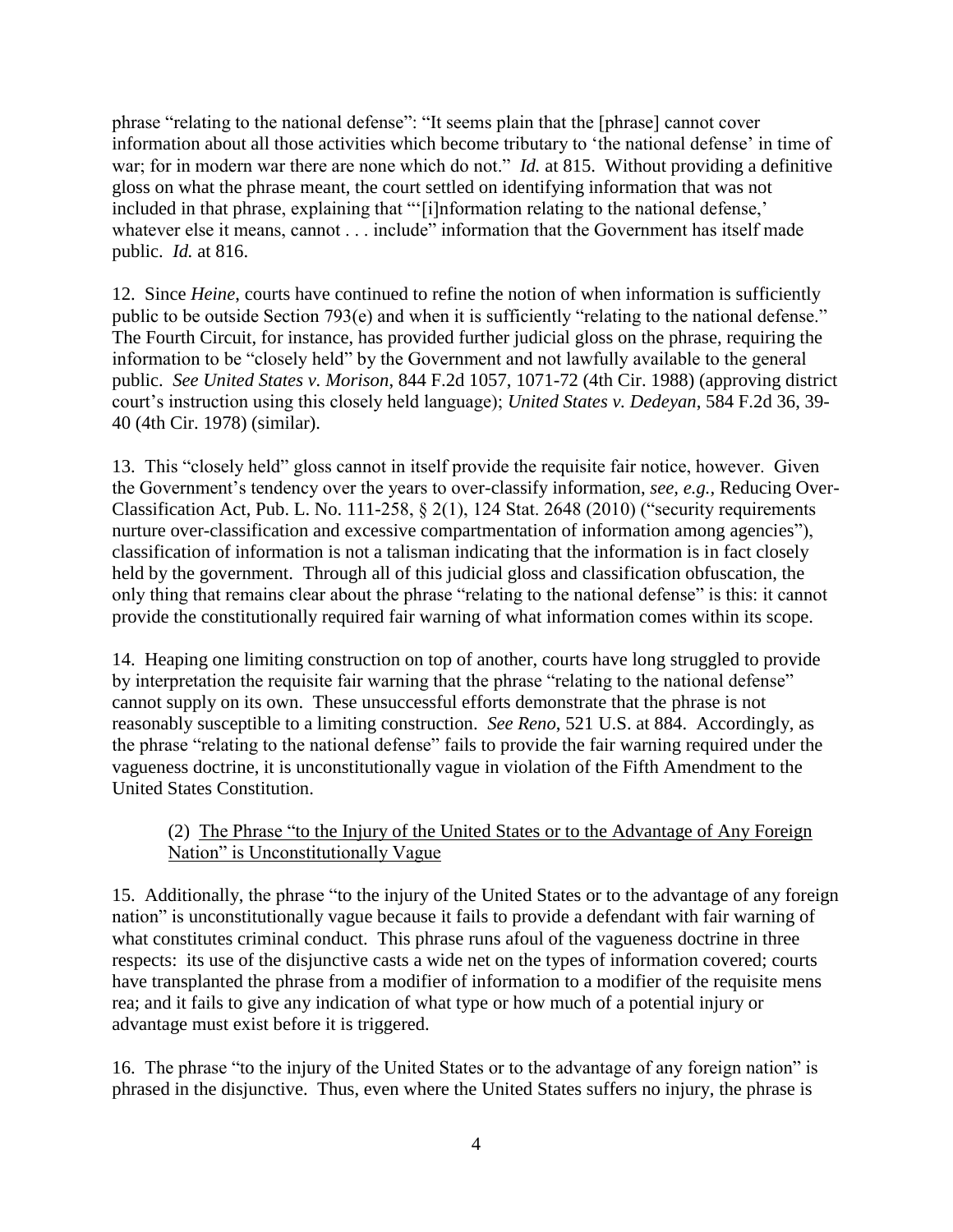still potentially implicated. Given the potential First Amendment interests that may be at stake with respect to the disclosure of information, the phrase's broad scope is problematic. "[I]f a communication does not work an injury to the United States, it would seem to follow logically that no government interest can be asserted to overcome the first amendment's guarantee of freedom of speech." Nimmer, *supra*, at 330.

17. Moreover, in their attempt to provide content to the phrase through judicial gloss, courts have impermissibly transplanted the phrase to cure vagueness concerns presented by other phrases of Section 793(e). For example, at least two courts have used the "to the injury of the United States or to the advantage of any foreign nation" phrase to shore up the shoddy mens rea of Section 793(e) by holding that a combination of evil motive, bad or underhanded purpose, and acting with the intent to injure the United States is the necessary mens rea. *See, e.g., United States v. Truong Dinh Hung*, 629 F.2d 908, 918-19 (4th Cir. 1980); *United States v. Rosen*, 445 F. Supp. 2d 602, 625-26 (E.D. Va. 2006). The problem with this transplantation is that, under the statutory text, the phrase "to the injury of the United States or to the advantage of any foreign nation" modifies the type of information – "relating to the national defense" – not the state of mind of the accused. *See* 18 U.S.C. § 793(e) ("information relating to the national defense *which information* the possessor has reason to believe could be used to the injury of the United States or to the advantage of any foreign nation" (emphasis added)). Moreover, the use of one vague term of a statute in an attempt to make a different vague term constitutionally clear is simply circular and is further evidence of Section 793(e)'s vagueness.

18. Finally, the statutory text gives no substance to the terms "injury" or "advantage." What type of injury or advantage is contemplated by Section 793(e)? What magnitude of injury or advantage is required? These questions lead to the ultimate question for vagueness purposes: How is a person supposed to know what conduct is proscribed by the statute when the statute itself leaves so many questions unanswered?

19. For these reasons, the phrase "to the injury of the United States or to the advantage of any foreign nation" is unconstitutionally vague.

# (3) These Two Vague Phrases Render Section 793(e) Unconstitutionally Vague

20. The vague provisions mentioned above render Section 793(e) unconstitutionally vague. The precise meaning of each phrase has eluded the courts. In fact, no court has held that the plain statutory text has provided fair notice of what conduct is proscribed. Moreover, substantial judicial gloss has been unable to give clear content to these phrases. Where, as here, courts are forced to trade in the tools of statutory construction for the tools of legislative drafting in an attempt to remedy the rampant ambiguities of a criminal statute, the Due Process Clause of the Fifth Amendment has been offended.

21. The rule of lenity, one of the three manifestations of the fair warning requirement, requires that any ambiguity in a criminal statute be resolved in the accused's favor. *See Lanier*, 520 U.S. at 266. Because of the fatal ambiguities in Section 793(e), this Court should declare Section 793(e) unconstitutionally vague and dismiss Specifications 2, 3, 5, 7, 9, 10, 11 and 15 of Charge II.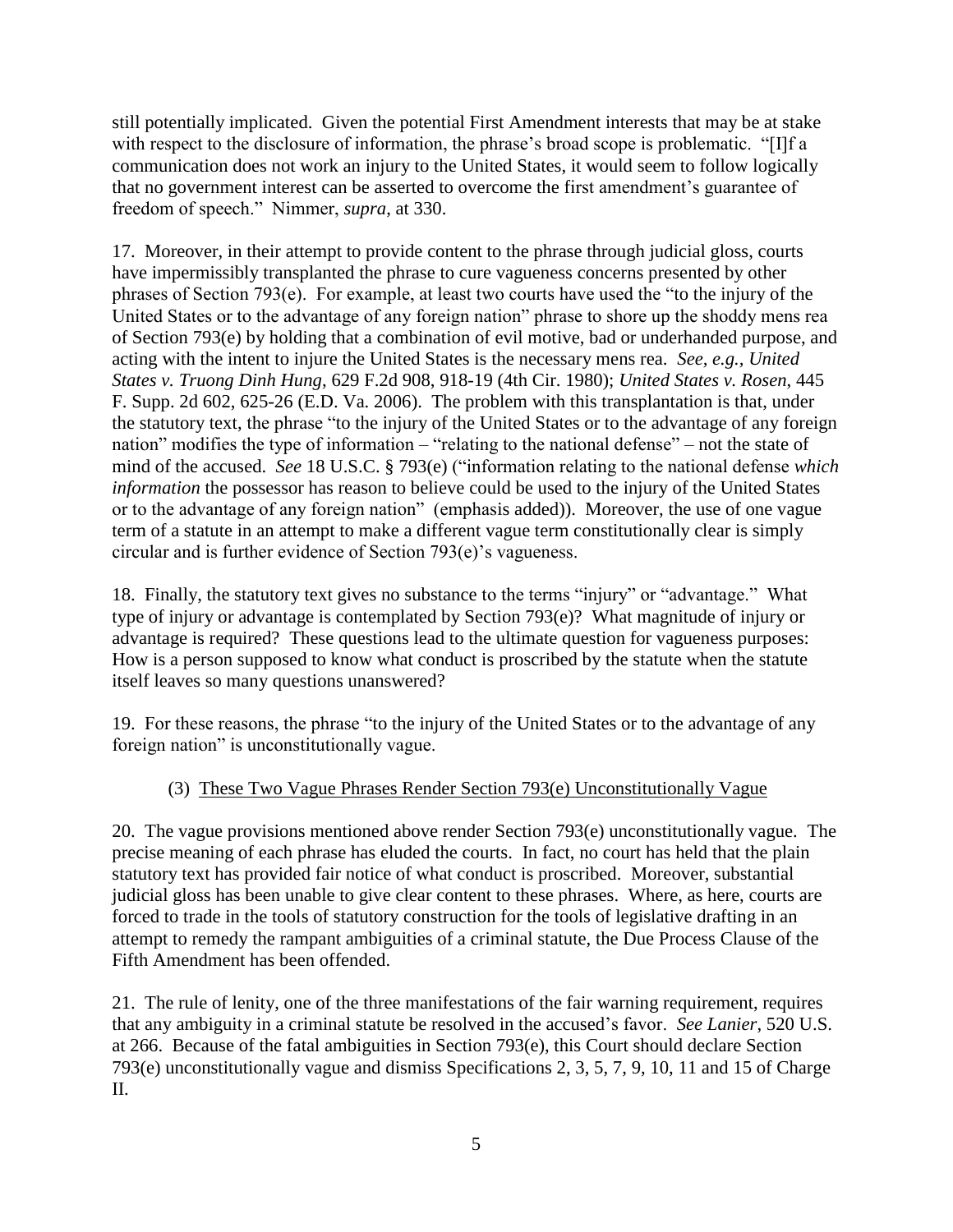# **B. 18 U.S.C. Section 793(e) is Unconstitutionally Overbroad in Violation of the First Amendment**

22. A law is substantially overbroad in violation of the First Amendment where "a substantial number of its applications are unconstitutional, judged in relation to the statute's plainly legitimate sweep." *United States v. Stevens*, \_\_\_ U.S. \_\_\_, 130 S. Ct. 1577, 1587 (2010) (quoting *Wash. State Grange v. Wash. State Republican Party*, 552 U.S. 442, 449 n.6 (2008)); *see City of Houston v. Hill*, 482 U.S. 451, 466-67 (1987).

23. The Defense submits that Section 793(e) is substantially overbroad in violation of the First Amendment. By its broad terms, Section 793(e) regulates a substantial amount of protected speech. Additionally, Section 793(e) infringes on the freedom of the press to investigate and publish articles on national defense topics.

24. Section 793(e) clearly regulates a wide range of speech: it prohibits any willful communication, delivery, transmission, retention (or attempt to commit any of these acts) of any information relating to the national defense, provided that the person has unauthorized possession and reason to believe that the information could be used to the injury of the United States or to the advantage of any foreign nation. *See* 18 U.S.C. § 793(e). Information relating to the national defense could include speech about government programs and policies, as well as public affairs – core political speech under the First Amendment. *See Connick v. Myers*, 461 U.S. 138, 145 (1983).

25. Moreover, Section 793(e) targets disclosure or retention of only information relating to the national defense; if the information does not relate to the national defense, the speech is not regulated under Section 793(e). Thus, Section 793(e) is a content-based regulation of speech. *See Stevens*, 130 S. Ct. at 1584; *Turner Broad. Sys., Inc. v. FCC*, 512 U.S. 622, 642-43 (1994). Such content-based regulations of speech are "presumptively invalid, and the Government bears the burden to rebut that presumption." *Stevens*, 130 S. Ct. at 1584 (quoting *United States v. Playboy Entm't Group, Inc.*, 529 U.S. 803, 817 (2000)) (internal quotations omitted).

26. While the Government certainly has a strong interest in national security, the Government's invocation of its national security interest cannot simply vitiate bedrock First Amendment protections. As Judge Wilkinson explained in his concurrence in *Morison*:

The First Amendment interest in informed popular debate does not simply vanish at the invocation of the words "national security." National security is public security, not government security from informed criticism. No decisions are more serious than those touching on peace and war; none are more certain to affect every member of society. Elections turn on the conduct of foreign affairs and strategies of national defense, and the dangers of secretive government have been well documented.

844 F.2d at 1081. Justice Douglas sounded similar sentiments in his concurrence in *New York Times Co. v. United States*, 403 U.S. 713 (1971), stating that "[s]ecrecy in government is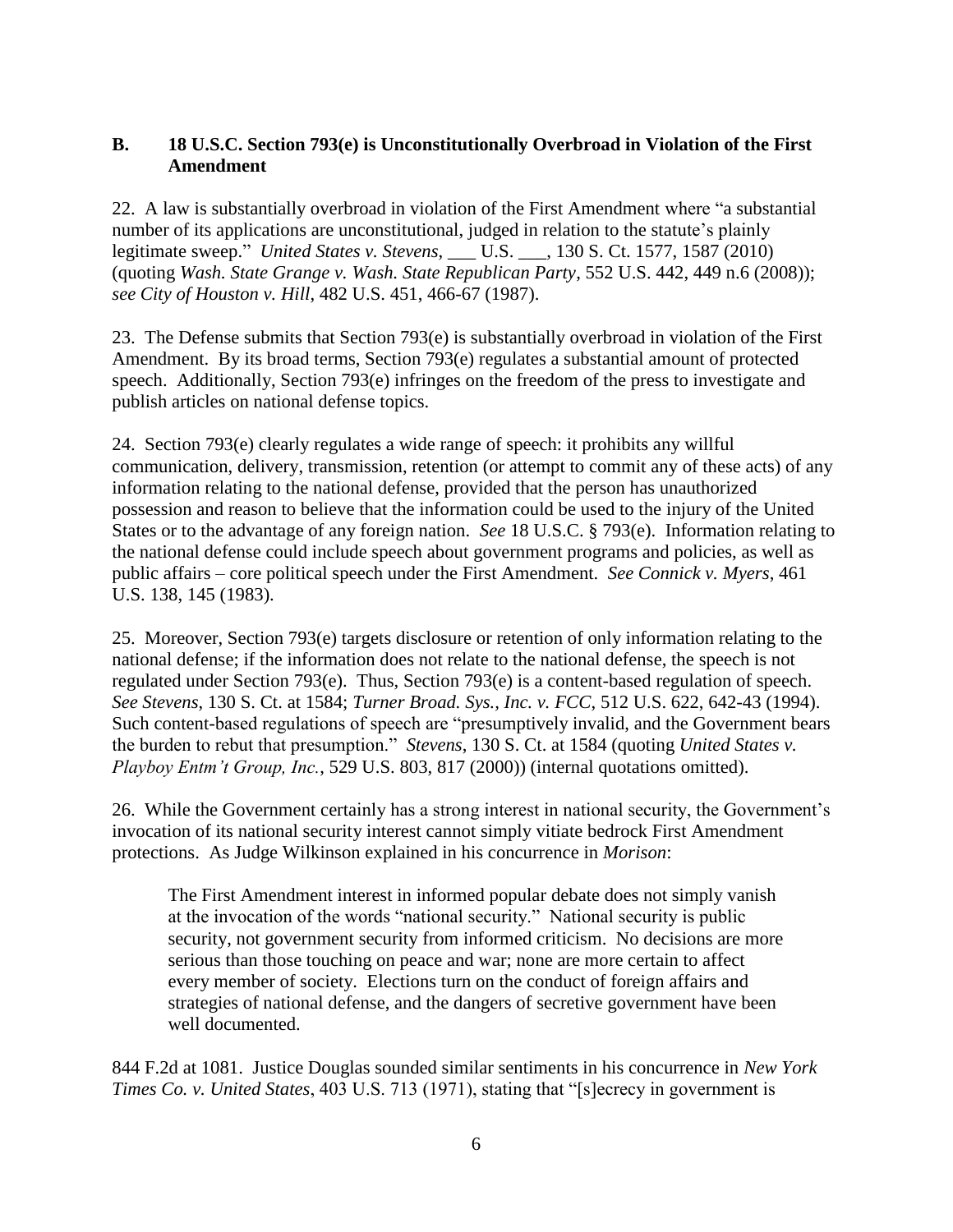fundamentally anti-democratic, perpetuating bureaucratic errors. Open debate and discussion of public issues are vital to our national health." *Id.* at 724. Therefore, notwithstanding the Government's interest in national security, the First Amendment interests implicated in information relating to the national defense are substantial and must not be overlooked.

27. Additionally, Section 793(e) poses substantial dangers to the free speech rights of reporters who investigate and publish stories on national defense related topics.<sup>1</sup> Under the terms of Section 793(e), if a reporter had unauthorized possession of information relating to the national defense and published a story containing that information, having reason to believe that the information in the story could be used to the injury of the United States or to the advantage of any foreign nation, that reporter could be subjected to criminal prosecution. *See* 18 U.S.C. § 793(e). If Section 793(e) is upheld, the chilling effect it will have on this core speech of public concern will be dramatic.

28. For these reasons, Section 793(e) is substantially overbroad in violation of the First Amendment. Accordingly, this Court should dismiss Specifications 2, 3, 5, 7, 9, 10, 11 and 15 of Charge II.

# **C. In the Alternative, This Court Should Provide Limiting Instructions That Narrow the Breadth of Section 793(e) and More Clearly Define its Vague Terms**

29. While the Defense maintains that, for the reasons articulated above, Section 793(e) is both unconstitutionally vague and substantially overbroad, in the event that this Court finds otherwise, the Defense requests this Court to provide limiting instructions that narrow the breadth of Section 793(e) and more clearly define its vague terms. Specifically, the Defense requests that the Court provide multiple limiting instructions for the term "relating to the national defense."

30. In its definition of the term "relating to the national defense," this Court should inform the members that the Government must prove beyond a reasonable doubt that the information at issue would be potentially damaging to the United States if disclosed. *See Morison*, 844 F.2d at 1071-72 (approving a jury instruction with this language). Moreover, the potential for the damage to national security if the information is disclosed must be reasonable and direct; a strained or distant likelihood of such harm is insufficient. *See Gorin*, 312 U.S. at 31 (approving a jury instruction with this language). Finally, the type of harm that disclosure of the information is likely to cause must be endangerment to "the environment of physical security which a functioning democracy requires." *Morison*, 844 F.2d at 1082 (Wilkinson, J., concurring).

31. As this prosecution also implicates First Amendment concerns, this Court should instruct the members that the Government must prove beyond a reasonable doubt that "potentially damaging to the United States" means that a disclosure of the information would be likely to cause

 $\overline{a}$ 

<sup>&</sup>lt;sup>1</sup> Though PFC Manning is not a reporter or member of the news media, he is permitted to assert their rights in an overbreadth challenge to a statute on First Amendment grounds. *See United States v. Bilby*, 39 M.J. 467, 468-69 n.2 (C.M.A. 1994) ("First Amendment overbreadth is one of the few exceptions to the principle that 'a person to whom a statute may constitutionally be applied may not challenge that statute on the ground that it may conceivably be applied unconstitutionally to others in situations not before the Court.'" (quoting *New York v. Ferber*, 458 U.S. 747, 767 (1982)).